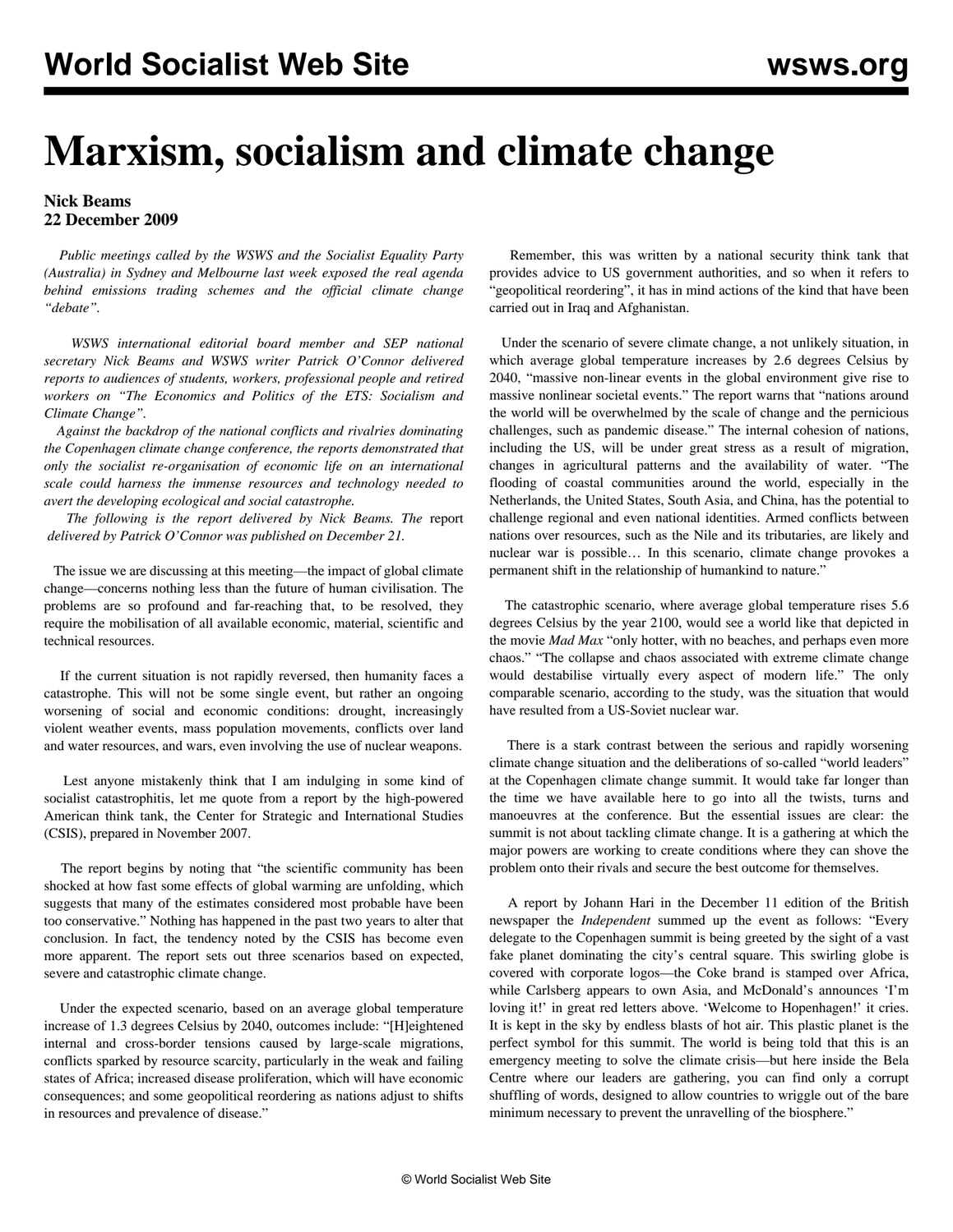One of the more egregious examples of this corrupt process involves the efforts of the Rudd Labor government to ensure an agreement that would enable Australia and other countries with large agricultural areas, in particular the United States and Canada, to "offset" their carbon emissions against increased absorption of carbon by the soil. As a report in the *Sydney Morning Herald* noted, because these countries have hundreds of millions of hectares of land "very small increases in soil carbon could generate huge reductions in their net emissions". This could prove very important for Australia, as the latest figures show that its greenhouse gas emissions have risen by 82 percent since 1990. Looking at these and other, similar, reports, one wonders whether perhaps some ironist decided that Copenhagen, the home town of Hans Christian Andersen, the author of fairy tales, would be the most appropriate venue for the conference.

 In examining the farce at Copenhagen the following question arises: is the manifest refusal of governments, in the face of all the evidence and warnings from their own advisors, to respond effectively to this crisis a product of individual regimes, personalities, leaders and so on, or is it in fact rooted in the very structure of the present economic and political order—a structure that makes impossible a solution within the existing framework. Depending on how one answers this questions, very different political perspectives flow.

 Johann Hari clearly recognises that the Copenhagen summit is a fraud—a "con" is his terminology. But he nevertheless holds out the prospect that if the movement demanding action becomes big enough and strident enough, if the political temperature is raised sufficiently, then a viable regime can be established to reduce the physical temperature, with a global environmental court taking action against any nations that refuse to make real and rapid cuts. At the risk of sounding too harsh, such a perspective, aimed at pressuring the various capitalist governments into action, is a fairy tale. Let us review the basic structures of the global capitalist system in order to make clear why.

#### **Climate change and the contradictions of global capitalism**

 As soon as we begin to consider climate change, two things become apparent. The first is that, by its very nature, the problem is global and no national solution is possible. The second is that the productive activity of man, that is the development of economic and social life, cannot be considered outside of mankind's relationship to nature. Or, to put it another way, there is no separation between the activities of mankind, a part and product of nature, and the rest of nature, upon which mankind depends. Mankind's productive activity must be carried out, not independent of, but in accordance with, the laws of nature. In considering these questions, however, we run headlong into the very foundations of the global capitalist order.

 Take the issue of the nation-state system. Marxism long ago pointed to the contradiction between the development of the global economy under capitalism and the division of the world into conflicting nation states. That contradiction exploded nearly 100 years ago in the form of World War I. The expansion of the world economy over the preceding four decades had given rise to a conflict between the major capitalist powers for markets, profits and resources.

The same contradiction has been on display in the wake of the global

financial crisis. The response of every capitalist power to the crisis that erupted one year ago was to put in place measures to protect its own economy and financial system above all else. Now it has emerged to the surface once again at the Copenhagen summit, as each of the major powers attempts to shove off the costs of climate change onto its rivals, minimise its own costs and secure the maximum benefits from any emissions trading system that may be established.

 In his book *Commonwealth*, *Economics for a Crowded Planet*, the American economist Jeffrey Sachs pointed to the significance of this issue for the survival of civilisation. "The defining challenge of the twenty-first century," he wrote, "will be to face the reality that humanity shares a common fate on a crowded planet. That common fate will require new forms of global co-operation, a fundamental point of blinding simplicity that many world leaders have yet to understand or embrace… In the twentyfirst century our global society will flourish or perish according to our ability to find common ground across the world on a set of shared objectives and on practical means to achieve them."

 Sachs warned that a "clash of civilisations" could develop over rising tensions fueled by scarce energy resources, economic inequalities, and environmental problems, which "could be our last and utterly devastating clash." He continued: "The paradox of a unified global economy and divided global society poses the greatest single threat to the planet because it makes impossible the cooperation needed to address the remaining challenges. A clash of civilisations, if we survived one, would undo all that humanity has built and would cast a shadow for generations to come." Sachs, a committed opponent of Marxism, is nevertheless forced to recognise that the central contradiction of the world capitalist system identified by Marxists, threatens the very existence of mankind.

 But having pointed to the problem, what solution did Sachs propose? Merely the vague hope that a new John F. Kennedy would emerge and inaugurate an era of international co-operation like that which accompanied the nuclear test ban treaty of 1963. Attempts to conjure up some great leader—Sachs clearly had Obama in mind when he wrote his book in 2008—who will inspire global co-operation simply ignore the fact that the nation-state system is not some kind of snake skin that can simply be cast off. It provides the structural foundation for the capitalist political economy.

 The so-called "world leaders" gathered in Copenhagen represent the interests of their "own" nation-states and of the capitalist class whose interests those states serve. And those interests conflict and collide with the other capitalist great powers. As Obama emphasised in his acceptance of the Nobel Peace Prize, he represents the American nation-state and acts in its interests. The nation-state system can no more be reshaped or refashioned to meet the new requirements of global humanity than could the system of feudal states be accommodated to the growth of the productive forces that took place with the emergence of capitalism. The feudal state system had to be overturned by the bourgeoisie. Now the global working class must overturn the capitalist nation-state system in order that humanity can overcome the problems it confronts and resume its historical progress.

 But even if the problems caused by the nation-state are acknowledged, is it not possible to overcome them through the establishment of some kind of global market mechanism that will force the various nations to act in the common good? Through the market, it is argued, we could have the "greening of capitalism". The radical solutions advanced by the socialists are therefore not necessary. Let us consider these claims.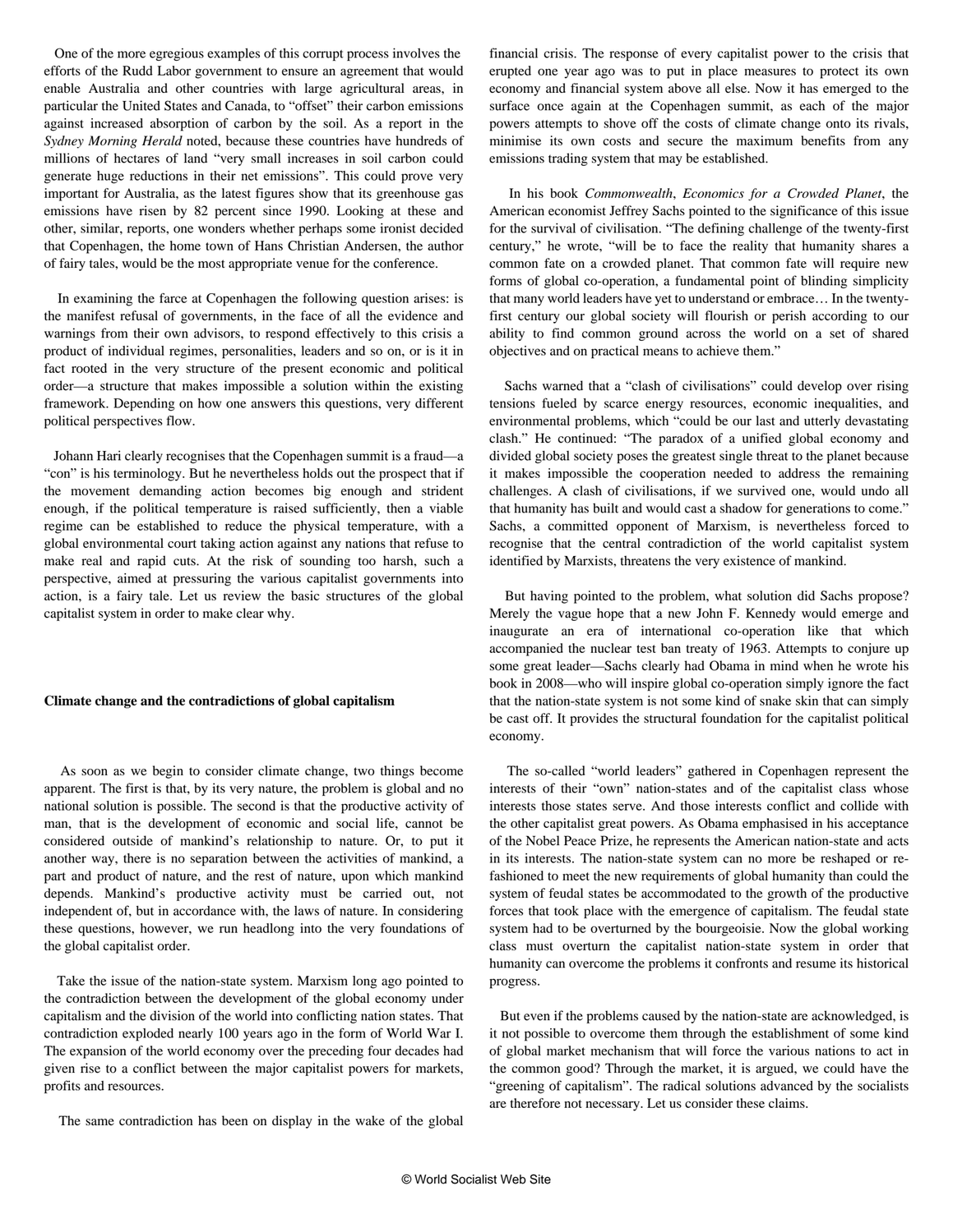In his 2006 report on climate change, the former World Bank economist Nicholas Stern acknowledged that global warming and the dangers it posed were the outcome of the greatest market failure in history. But the "solutions" advocated by governments and their committees of experts around the world, propose to use the market to deal with the very problem that it has created. No one asked the obvious question: if the market produced this disaster, what other catastrophes does it have in store? The so-called experts were silent, but the market itself spoke loud and clear. Little more than a year after Stern's report, the market mechanisms of the global financial system brought about the greatest financial crash in three quarters of a century, pointing to the fact that billions of people all over the world now live and work in an economic system over which they have no control and which threatens to plunge them into poverty at any time, without warning. As we shall see, the global financial crisis has the same structure as the crisis of global warming. The mass of humanity is threatened by the results of its own economic activity over which, however, it has no control, under the present socio-economic order.

#### **Marx and humanity's relationship with nature**

 A frequent argument advanced by various representatives of so-called "green" political tendencies is that, despite the obvious connection between the operation of the capitalist system, based on private ownership of the means of production, and the drive for profit, which forms the dynamic of this system, Marxism has no answer to the problem of climate change because it is wedded to the development of the productive forces, which is the source of the problem. Such arguments serve a definite political purpose. They are aimed at turning all those people, especially young people, who have begun to raise concerns about the operations of the capitalist economy, away from the development of a socialist perspective and back into the arms of the bourgeoisie and its parties, or into an attempt to find individualistic solutions. An example of this latter genre is a recently-published book by Raj Patel, entitled *The Value of Nothing*. Enthusiastically endorsed by the author Naomi Klein, the book calls for a "rebalancing" of market society. How is such a goal to be achieved? According to Patel, the problem really lies in ourselves. We must focus on "the plucking out of desire from our hearts" by developing a middle path, based on a "Buddhist theory of value". Patel does not want to be seen to be advocating some kind of lifestyle cult and so claims that Buddhism provides insights into changes in the wider world. According to Patel, the Dalai Lama himself has taken a stand on his preferred economic system, and has dubbed himself a "Marxist monk" and a "Buddhist Marxist". I raise this example in order to make clear where the rejection of a political and social struggle against capitalism must inevitably lead … back to mysticism and religion, while laying the blame for the crisis on our own "desires".

 An examination of Marx's work shows that, far from being outdated, as claimed by the "greens" and their ideologues, the great revolutionist provides the basic methodological framework and analysis without which this crisis cannot be understood, much less tackled and resolved. Marx, of course, did not deal directly with the problem of climate change. But he did deal with the social relations of capitalism and their impact on man's relationship with nature, out of which this crisis has arisen.

 At the beginning of Chapter 7 of Volume I of *Capital*, Marx provides an important analysis of the labour process: "Labour is, first of all, a process

between man and nature, a process by which man, through his own actions, mediates, regulates and controls the metabolism between himself and nature. He confronts the materials of nature as a force of nature." Labour, Marx explains, is a nature-imposed necessity. The issue is not whether man engages in labour, in productive activity. He has to, out of necessity. The question is: how does that process take place? It is through labour that man "controls the metabolism between himself and nature." Central to the concept of "metabolism" is the idea that it is the basis on which a complex set of interactions takes place, enabling life and growth.

 While the problem of climate change had not emerged when Marx wrote, the impact of capitalism upon the natural environment was apparent, giving rise to major problems in the sphere of agriculture, problems that remain to this day.

 The social relations of capitalism are based, in the final analysis, on the buying and selling of labour-power, or the capacity to work, in the market. Markets existed long before capitalism. Historically, however, the market and commodity production did not become the dominant form of economic organisation until production was carried out on the basis of wage-labour, that is when labour power came onto the market.

 How did this social system arise? How did wage labour emerge? Clearly, these are not products of nature, but of historical development. Wage-labour emerged when the immediate producers had been separated from the means of production—first of all from the land and nature—and had no way of meeting their needs other than by selling their labour power to the owners of the means of production and the land. It is this separation of man and nature, a metabolic rift, that lies at the root of the crisis of climate change.

 This metabolic rift made its initial appearance in the sphere of agriculture. At the conclusion of Chapter 15 of Volume 1 of *Capital* Marx writes: "Capitalist production collects the population together in great centres, and causes the urban population to achieve an ever-growing preponderance. This has two results. On the one hand it concentrates the historical motive power of society; on the other hand, it disturbs the metabolic interaction between man and the earth, i.e., it prevents the return to the soil of its constituent elements consumed by man in the form of food and clothing; hence it hinders the operation of the eternal natural condition for the lasting fertility of the soil. Thus it destroys at the same time the physical health of the urban worker, and the intellectual life of the rural worker." [1] The waste products of the great cities were not returned to the land but dispersed, leading to a decline in the fertility of the soil that had to be restored by other means. Today, this is carried out via manufactured nitrogenous fertilisers, creating new sets of problems in the form of water run offs.

 Global warming, the result of the release of carbon dioxide and other greenhouse gases into the atmosphere at a rate faster than can be reabsorbed, is a further development of the processes delineated by Marx in relation to capitalist agriculture. What is the solution? Marx pointed to it as follows: "The capitalist mode of production completes the disintegration of the primitive familial union which bound agriculture and manufacture together when they were both at an undeveloped and childlike stage. But at the same time it creates the material conditions for a new and higher synthesis, a union of agriculture and industry on the basis of the forms that have developed during the period of their antagonistic isolation." [2] The solution to the crisis lies not in a return to the past—that is impossible in any case—but the establishment of a higher social and economic order.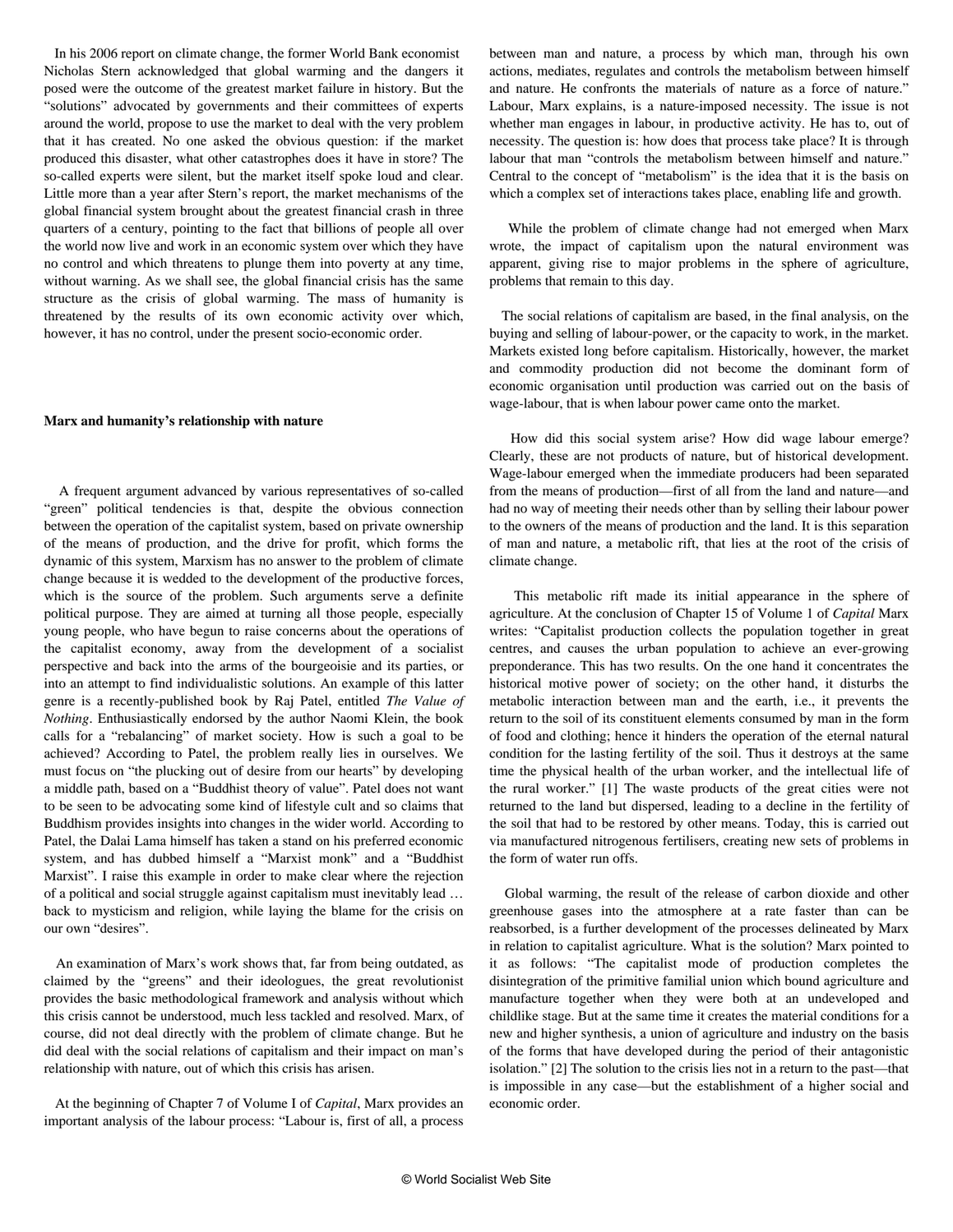Such a synthesis can be achieved only through the overturn of capitalist property relations, based on the private ownership of the means of production and the nation-state system, and the bringing of the productive forces under the collective and democratic control of society as a whole. In Volume III of *Capital* Marx put the issue as follows: "Freedom … can consist only in this, that socialised man, the associated producers, govern the human metabolism with nature in a rational way, bringing it under their collective control instead of being dominated by it as a blind power; accomplishing it with the least expenditure of energy and in conditions most worthy and appropriate for their human nature." [3] In earlier periods such passages from Marx might have been passed over as some kind of fanciful vision of the future. No longer. The perspective outlined here must form the basis for tackling and resolving the ever-growing problems caused by the rift between man and nature that has been created by capitalism. Far from Marx being outdated, the world has, so to speak, caught up with Marx.

 All the "solutions" advanced by the "green" opponents of Marxism have this in common. Opposing the overthrow of the capitalist system by means of the socialist revolution as the key to resolving the problems of global warming, either as "unrealistic," not immediate enough, or because of some alleged hostility of socialism to nature, they advance a perspective which, in the final analysis, advocates cutting back the productive forces, above all the human population itself. In other words, in rejecting Marxism and its program for the establishment of new and higher social relations of production, they align themselves historically with the reactionary cleric and apologist for capitalism, Thomas Malthus, who, at the beginning of the nineteenth century, sought to rule out prospects for human progress on the grounds that the growth of population outran the resources available to society.

 Our examination of Marx's analysis explains why all the so-called market solutions, rather than resolving this crisis, can only compound it. Of course, these measures are, on the face of it, absurd. They maintain that pollution can be overcome by creating a market in rights and permits to pollute. Even if, by some miracle never before witnessed in any other market, all the false accounting and corrupt methods were eliminated from the carbon market, the fundamental problem would remain. The system of market relations is based on the separation of the producers from the means of production, and it is this separation—the metabolic rift between man and nature—that is the source of the crisis.

#### **Science, technology and capitalism**

 Analysis of the structural foundations of global capitalism also makes clear why no technological solution is possible within the framework of the profit system. This is not to say that it is beyond the scientific capacity and ingenuity of mankind to develop new technologies, which can begin to tackle this problem and open the way to a solution. But such measures will require global co-operation and collaboration between scientists, researchers, institutions and the population as a whole, on a level that is impossible within the present social order. A moment's consideration shows why. New technologies in this area would be the source of enormous profits. That is why the results of research and technological breakthroughs will be jealously guarded. But a regime that places barriers to the free flow of information and the results of research is inimical to the development of science. Under conditions where universities and

scientific institutions are forced to rely on corporate sponsorship, information cannot be freely shared. Nor can research findings be completely trusted, given that one is not sure who exactly is paying for the results. Isaac Newton once said: "if I have seen further, it is because I have stood on the shoulders of giants". Today, scientific research is subject to the principle of "user pays".

 Overcoming the dangers to human civilisation posed by global warming is inseparably bound up with the struggle for international socialism, that is, for a program based on the overthrow of the system of private ownership and national states. The world economy must be brought under the democratic control of the associated producers, in other words, the international working class—blue collar, white collar, professional, nonprofessional. Only then can it be controlled and regulated to meet human need, including the need for a sustainable environment. The dictates of profit must be overturned and the laws of reason applied to social and economic relationships.

 Confronted with this perspective, the defenders of the present order rush to the barricades. In the past they would have invoked the name of God. That is no longer viable, so they claim that conscious control and regulation of the economy is simply impossible.

 Martin Wolf, the economics commentator of the *Financial Times,* is one such defender. He is not a climate change denier, nor an uncritical defender of the capitalist market, which, he insists, must be subject to certain controls. However, he maintains that, for all its faults, no other economic system is possible. Writing on November 10, on the  $20<sup>th</sup>$ anniversary of the fall of the Berlin Wall, he insisted that this event had "ended … the delusion of a rationally planned economy". Leaving aside the question of the Stalinist economies of the Soviet Union and Eastern Europe, which, as we have explained, were neither socialist nor rationally planned, Wolf's remarks raise a more general issue.

 Consider the implications of what he is saying. Mankind is able to probe the furthest corners of the universe, reaching back in time almost to the Big Bang. At the micro level, mankind has penetrated the structure of life, mapping the genetic structure of the human race itself. The science of quantum mechanics has made possible vast advances in computer and information technology, creating the conditions for the exchange of information on a global scale virtually instantaneously, not to speak of music, literature and film. Mankind is able to do all this and much more, but it cannot subject its own economic and social organisation to conscious control and regulation in order to meet human need. Wolf's thesis that the laws of reason can, and indeed must, be deployed in every area of human endeavour, except the organisation of economic and social life, is simply an absurdity.

 Rational democratic control and regulation of the economy, ending the domination of the blind workings of the market, is not merely a matter of preference. It is a necessity. I noted earlier the similarity between the structure of the global financial crisis and the climate change crisis. I shall now return to this issue.

 In 2007-2008 the operations of the financial markets plunged the world economy into the most serious crisis since the Great Depression. Suddenly, the lives of billions of people the world over were threatened. And the crisis is far from over. Indeed, there are clear indications that further financial storms, potentially even more devastating, are in the making. At the same time, governments everywhere are preparing massive budget spending cuts to make the working class and ordinary people pay for the hundreds of billions of dollars handed out in the first round of bank